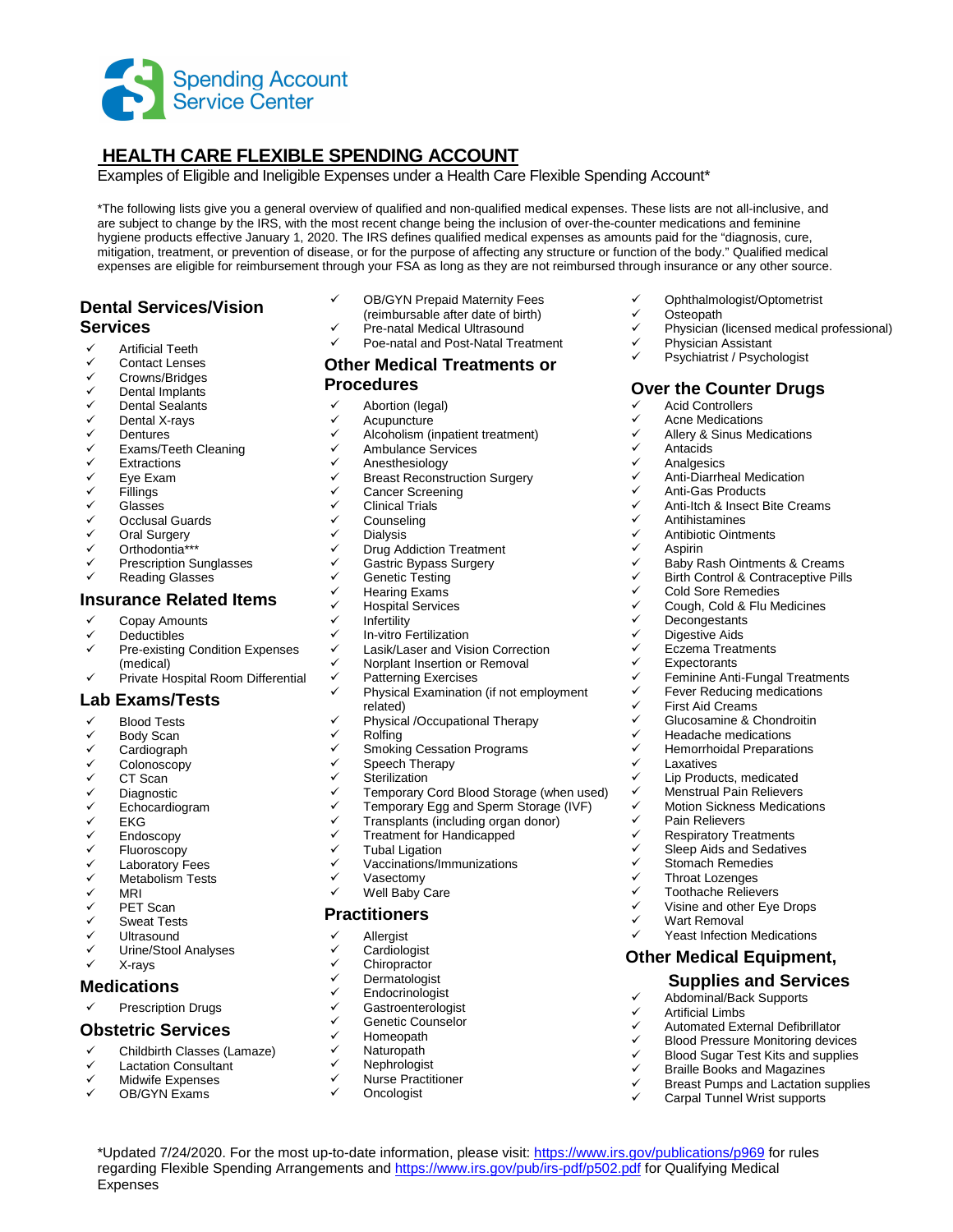## **Other Medical Equipment, Supplies and Services (cont'd)**

- Compression Hose/Stockings
- $\checkmark$  Contact Lens Material and **Equipment**
- $\checkmark$  Cold/hot packs for injuries
- $\checkmark$  Condoms<br> $\checkmark$  CPAR Dov
- CPAP Devices
- Crutches
- Denture Adhesives
- **✓ Diabetic Supplies**<br>✓ Durable Medical E
- Durable Medical Equipment
- V Ear Plugs<br>V Ear Wax E
- ✓ Ear Wax Removal Treatments<br>✓ Elastic Bandages
- <del>V</del> Elastic Bandages<br>V Erectile Dysfunctic
- <del>V</del> Erectile Dysfunction Treatment<br>V Eeminine Hygiene Products
- $\checkmark$  Feminine Hygiene Products<br> $\checkmark$  First aid kits
- First aid kits
- Flu Shots
- Glucose monitoring Equipment
- Guide Dog (for visually/hearing impaired person), Care and **Training**
- Hearing Aids and Batteries
- Heating Pads
- Hospital Bed
- Incontinence supplies
- Insulin
- Learning Disability (special school/teacher)
- Lodging for Medical Care (limited)
- Mastectomy related bra
- Medic Alert Bracelet or Necklace
- Medical Records Charges
- Menstrual Products
- Motion Sickness Wristbands
- Nasal strips or sprays
- V Neti Pot<br>V Nicotino
- Nicotine gum, lozenges or patches for smoking cessation purposes
- $\checkmark$  Ostomy, Colostomy Supplies<br> $\checkmark$  Ovulation Monitor
- Ovulation Monitor
- $\checkmark$  Oxygen Equipment
- Pedialyte/Rehydration solutions  $\checkmark$
- $\checkmark$  Pregnancy test kits<br> $\checkmark$  Prosthesis
- V Prosthesis<br>V Rubbing al
- $\checkmark$  Rubbing alcohol<br> $\checkmark$  Sanitary Nankins
- ✓ Sanitary Napkins/Pad/Liners<br>✓ Splints/Casts
- **V** Splints/Casts<br> **V** Sunscreen (S
	- Sunscreen (SPF 15 or higher)
- $\checkmark$
- $\checkmark$  Support Braces
- ✓ Syringes
- $\checkmark$  Tampons<br> $\checkmark$  Thermom
- $\checkmark$  Thermometers<br> $\checkmark$  Transportation
- Transportation Expenses (essential to medical care)
- Tuition Fee at Special School for Disabled Child
- **Walkers**
- **Wheelchair**
- **Other items that may be covered when accompanied by a medical practitioner's note or prescription. Items must be used to treat a specific medical condition of limited duration:**
- Capital Expenses
- Cosmetic Surgery-covered only when treating a congenital abnormality, a personal injury resulting from an accident or trauma or disfiguring disease
- Dietary or herbal medicines to treat a specific medical condition
- Equipment, supplies and materials related to physical/mental handicaps.
- Fiber supplements to treat a specific medical condition
- Gym or Health club monthly fee
- Hand Sanitizer
- 
- ← Heart Rate Monitors<br>← Hormono Bonicome  $\checkmark$  Hormone Replacement Therapy<br> $\checkmark$  Humidifier
- Humidifier
- $\checkmark$  Marriage Counseling
- Massage Therapy
- Medicated shampoos and soaps, unless prescribed by a medical practitioner for a specific scalp/skin infection Nutritionist
- Orthopedic shoes, Arch Supports and inserts (for orthopedic shoes, you can only be reimbursed for the extra cost over buying non-orthopedic shoes)
- Personal Trainer
- Pills for persons who are lactose intolerant
- Prenatal vitamins
- $\checkmark$  Probiotics

V Nursing Home<br>V Personal bygie

hair growth

 $\checkmark$  Special foods<br> $\checkmark$  Sports Drinks Sports Drinks **V** Suntan lotion<br>**V** Tanning Salor ✓ Tanning Salon<br>✓ Toiletries **✓** Toiletries V Toothpaste<br>V Toothbrush

Veneers

- Supplements treating a medical condition
- Toothpaste (prescription only)
- Varicose Vein Treatment
- ← WaterPik/Electric Flosser<br>← Wojekt loss drugs to treat
- Weight loss drugs to treat a specific disease
- $\checkmark$  Wigs (hair loss due to disease)

 Personal hygiene products  $\checkmark$  Prepayments for Services<br> $\checkmark$  Propecia and Rogaine for

Propecia and Rogaine for cosmetic

 $\checkmark$  Premiums for group health coverage

 $\checkmark$  Toothbrushes (electric or otherwise)<br> $\checkmark$  Ultrasound, Voluntary Pre-Natal <del>V</del> Ultrasound, Voluntary Pre-Natal

Vision Discount Program Cost

**Claims substantiation:** The participant must submit adequate claim substantiation. The receipt must state the name of the medicine or drug, the purchase date and the amount paid. The participant must sign the reimbursement form indicating that the claim was for the individual, their spouse, or eligible dependent. Where a physician's note is required, it must state the precise medical condition.

### **Items that are NOT eligible for reimbursement under a Health Care Flexible Spending Account**:

 $\checkmark$  Illegal operations, treatments and medications, including medications

- Baby Formula
- Breast implants (cosmetic)
- Burial Expenses
- $\checkmark$  COBRA Premiums
- Concierge, Boutique or Practice Fees
- ← Cosmetic Surgery
- **Cosmetics**
- ✓ CPR Classes<br>✓ Debumidifier
- V Dehumidifier<br>V Dental White
- Dental Whitening or Bleaching
- Diet Foods
- Dietary supplements
- Discount Plan Expenses
- Ear Piercing

Expenses

Educational Classes

← Exercise Equipment for General Health

Items paid or payable by insurance

\*Updated 7/24/2020. For the most up-to-date information, please visit: https://www.irs.gov/publications/p969 for rules regarding Flexible Spending Arrangements and https://www.irs.gov/pub/irs-pdf/p502.pdf for Qualifying Medical

- Facial Creams and Cleansers
- **Finance Charges**
- Home Drug Testing Kits Hot Tubs/Jacuzzis Household Help

obtained illegally

 Late Fees ← Maternity Clothes V Mattresses<br>V Medical Mo

Insurance Premiums

 Medical Marijuana Missed Appointment Fees